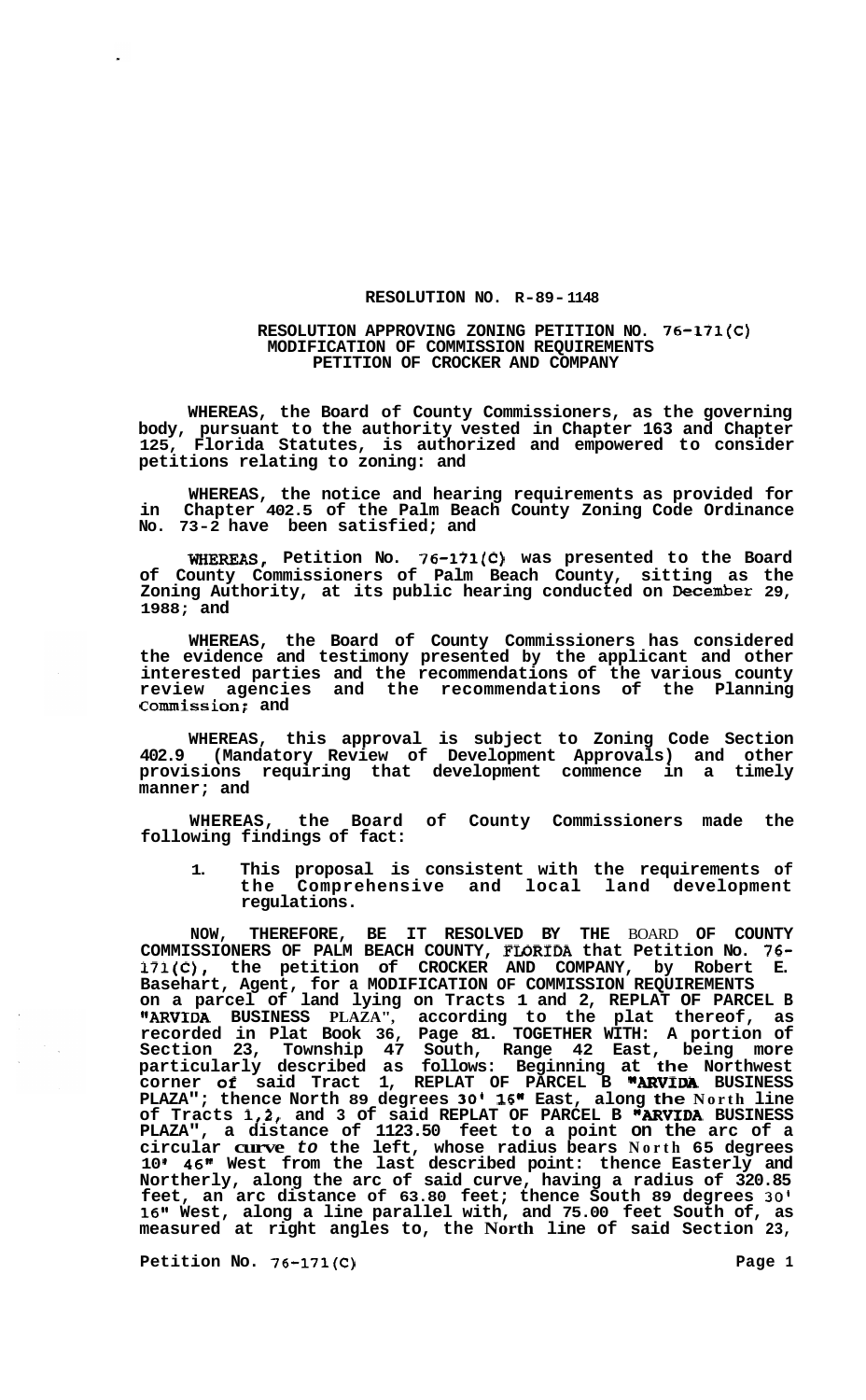**said line also being parallel with, and 60.00 feet North Of, as measured at right angles to, the North line of said Tracts 1, 2 and 3, a distance of 1144.79 feet; thence South** *00* **degrees 23' 59" East, a distance of 60.00 feet to the Point of Beginning, being located on the northwest corner of the intersection of Commercial Trail and Towncenter Road, in a CS-Specialized COmInerCial Zoning District, was approved as advertised, subject to the following conditions:** 

- **1. The developer shall comply with all previous conditions of approval unless expressly modified herein.**
- **2. Prior to certification, the site plan shall be amended to indicate the following:** 
	- **a. Revised interior landscape tabular data.**
	- **3. The financial institution shall be limited to three (3) drive in teller stations.**
	- **4. A restaurant or lounge shall not be permitted on site.**
	- *5.*  **Condition No. 7 of Zoning Petition No. 76-171(B), Resolution No. R-88-1209, which presently states:**

**"There shall be no financial institutions permitted on site.** 

**is hereby deleted.** 

*6.*  **Condition No. 5 of Zoning Petition No. 76-171(B), Resolution No. R-88-1209, which presently states:** 

> *"5.* **Use of the restaurant and lounge shall be limited to a private club with access limited to members and guests only."**

**is hereby deleted.** 

- **7. Sewer service is available to the property. Therefore, no septic tank shall be permitted on the site.**
- **a. Water service is available to the property. Therefore, no well shall be permitted on the site to provide potable water.**
- **9.**  *An* **affidavit for notification of Wellfield Protection Ordinance restrictions shall be executed prior to approval.** *An* **analysis of development plans shall also be conducted by the petitioner indicating:** 
	- **a. Locations and types of business proposed;**
	- **b. Wellfield zones; and**
	- **c. Measures to be utilized to comply with Wellfield Protection Ordinances.**